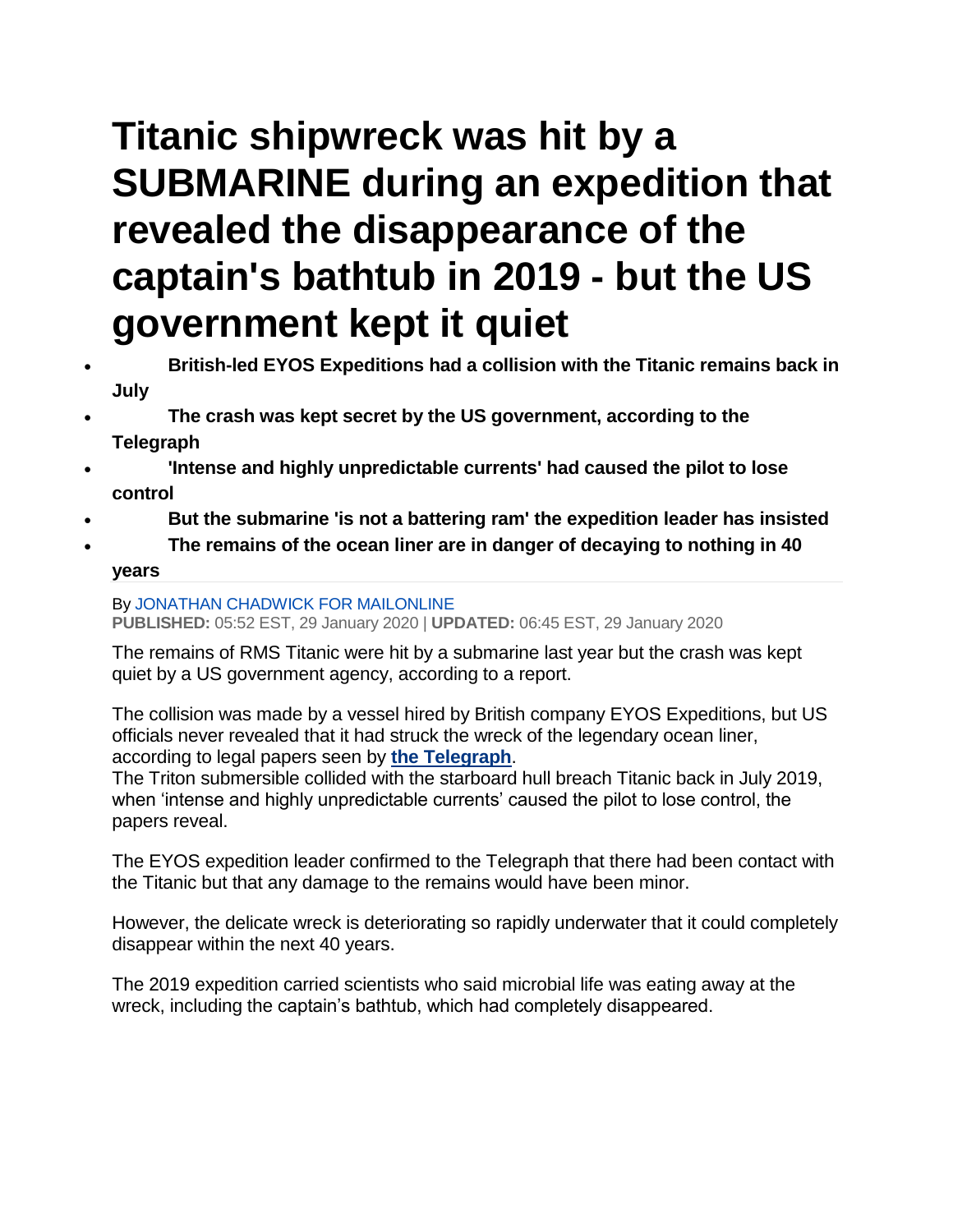

**The Triton DSV Limiting Factor from Florida-based company Triton Submarines, which collided with the starboard hull breach of the Titanic wreck**

The Triton DSV Limiting Factor brought back the first ever 4K images of RMS Titanic, showing the extent to its damage caused by sea salt corrosion, metal-eating bacteria and deep currents.

'We tried to keep away from the Titanic but we had to go close to deposit two science samples,' said EYOS expedition leader Rob McCallum.

'We did accidentally make contact with the Titanic once while we were near the starboard hull breach, a big piece of the hull that sticks out.

'Afterwards we observed a red rust stain on the side of the hub.

'But the submersible is covered in white fibreglass and is very delicate and expensive, while underwater it's essentially weightless – it's not a battering ram.'

The \$35 million Triton DSV Limiting Factor is the only submersible in the world capable of diving to the deepest ocean depth – 36,000 feet.

The Titan explorers, who were making the first manned voyage to the Titanic wreckage in 14 years, said they uncovered a partial collapse of the ship's hull.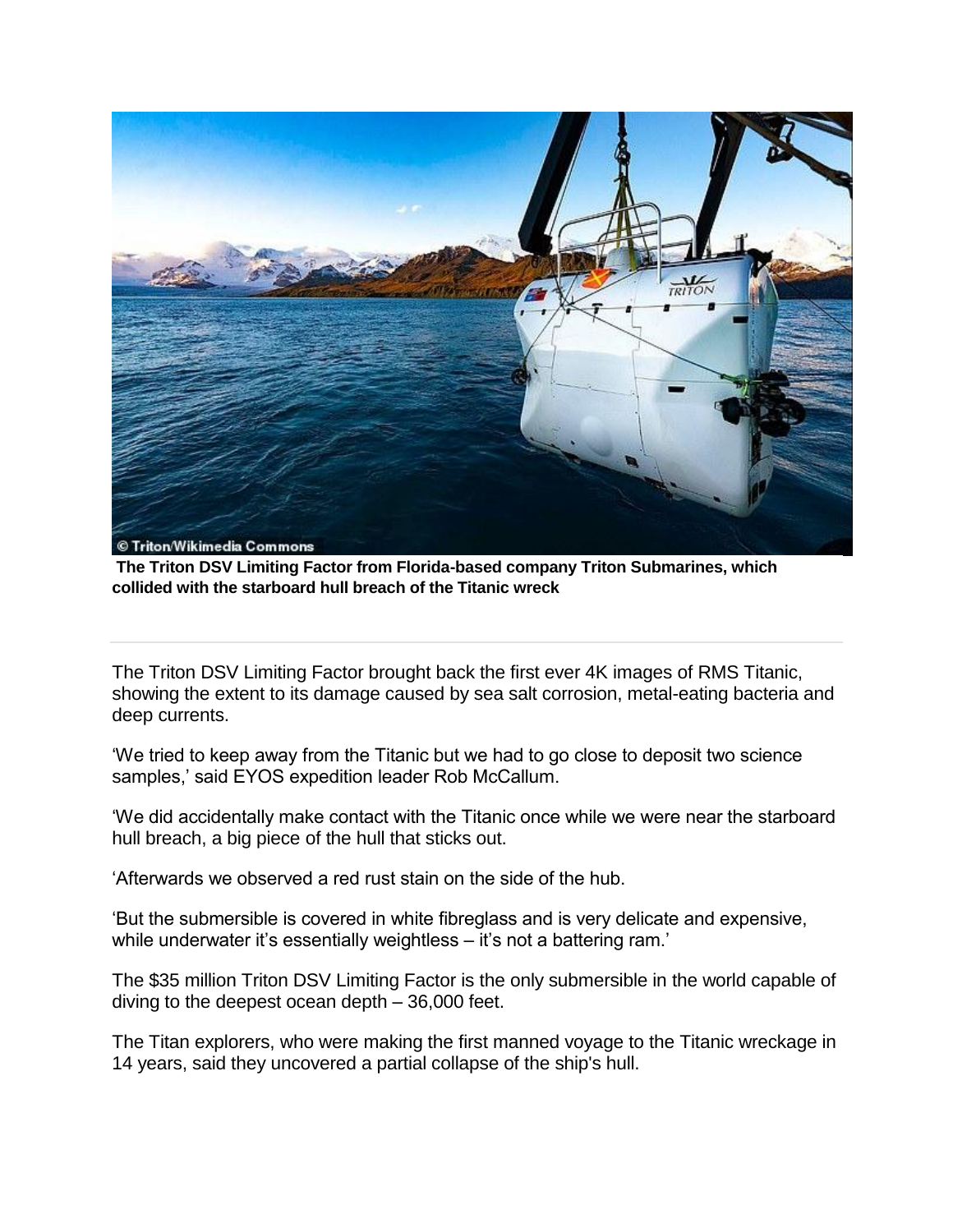The porcelain bathtub of RMS Titanic Captain Edward Smith had also completely disappeared.



- $\bullet$
- $\bullet$
- 
- $\bullet$
- 
- $\bullet$
- $\bullet$
- $\bullet$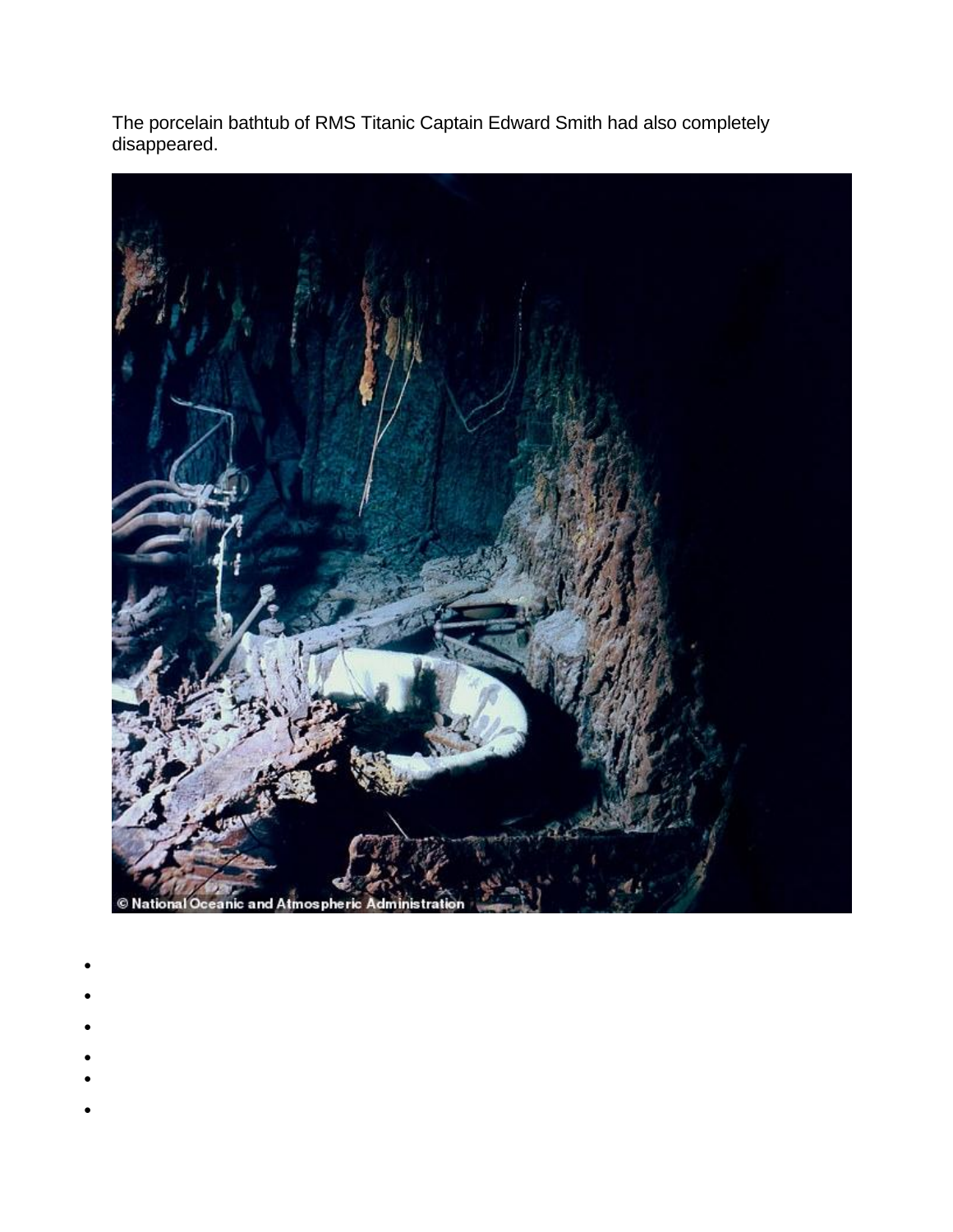**Pictured, the remains of Captain Edward Smith's bathtub from the 2003 NOAA expedition with rusticles growing over most of the pipes and fixtures in the bathroom. The tub had disappeared completely by 2019**



 $\bullet$ 

**The wreck of the Titanic will be protected for the first time following a 'momentous' treaty which will restrict exploration of the sunken vessel's decaying hull, pictured**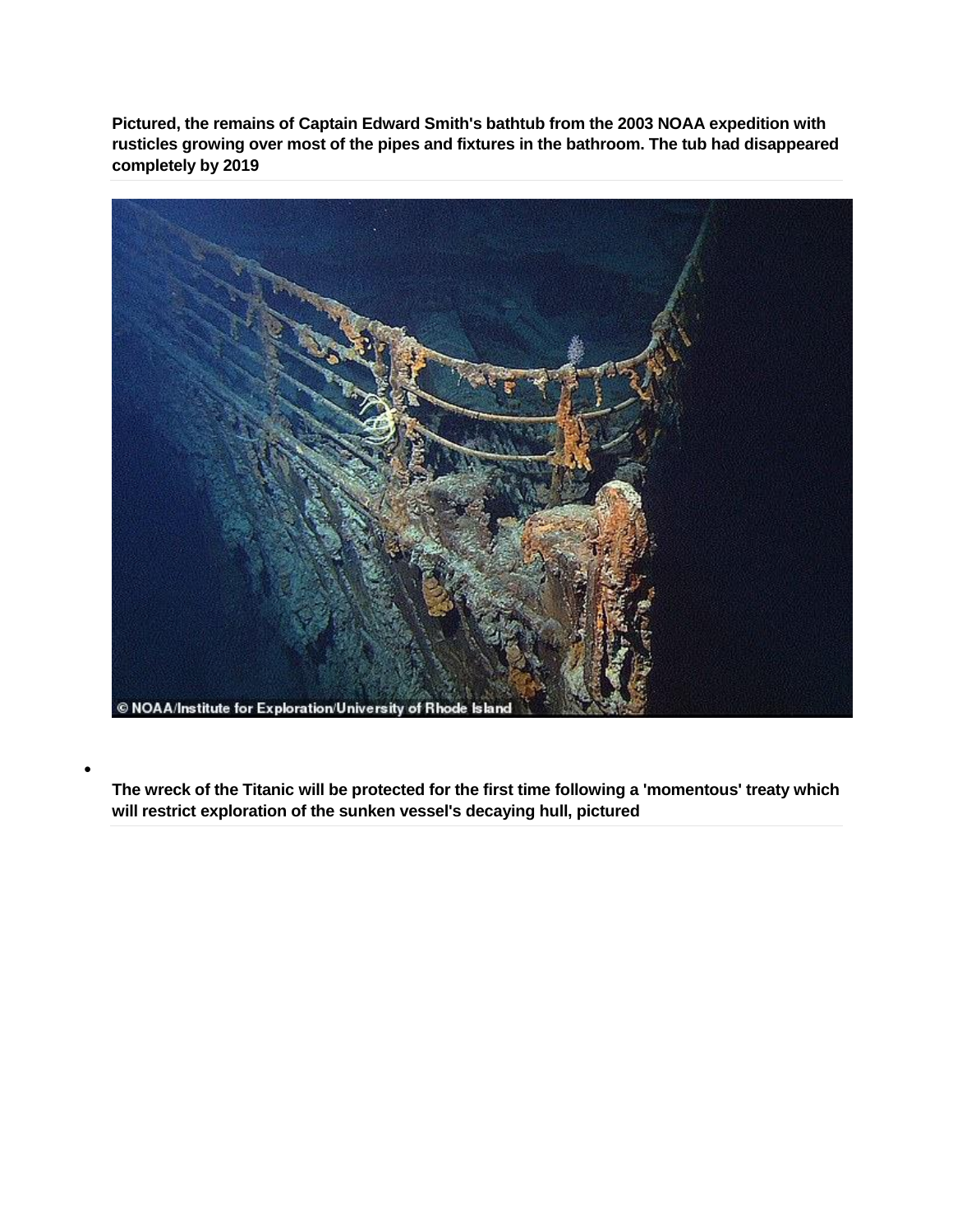

 $\bullet$ 

**Triton DSV Limiting Factor can dive to depths of 36,000 feet and fits two passengers plus a pilot**

The state of the wreck – which sank in two pieces – has long been deteriorating due to corrosion, biological activity and deep ocean currents.

US wreck salvage firm RMS Titanic Inc – which is the only entity legally permitted to remove items from Titanic's remains – alleges that the government agency knew the EYOS submarine struck the Titanic but officials monitoring the dive failed to inform the court.

This was despite an observer from the government agency, the National Oceanic and Atmospheric Administration (NOAA), being on board the EYOS expedition surface ship.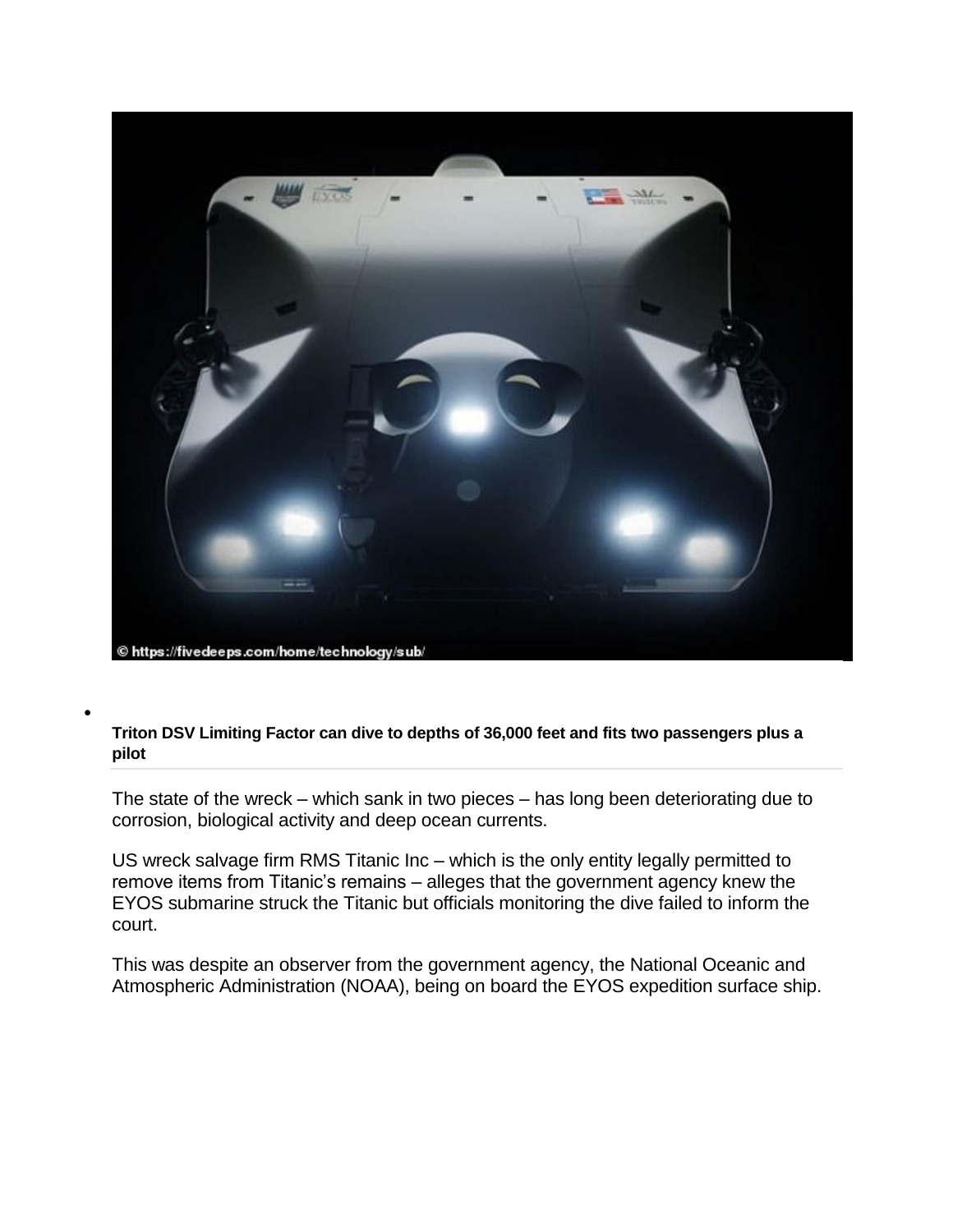

**Atlantic Productions is gearing up to release a documentary from the dive sometime in 2020. The team captured the first 4K images of the ship. It's pictured above on January 1, 1912**

Instead it took more than five months for EYOS to admit to the collusion, in a report dated January 7, the Telegraph report says.

The fact that NOAA never disclosed the crash to the court 'raises a series of troubling issues', according to RMST, which has demanded that EYOS produce video footage of the collision or face charges.

RMST demands that a NOAA representative be summoned to explain why the court and RMST were not informed sooner and the effect of the collision on the delicate wreck.

NOAA said it first learned of the impact with the Titanic through the EYOS report.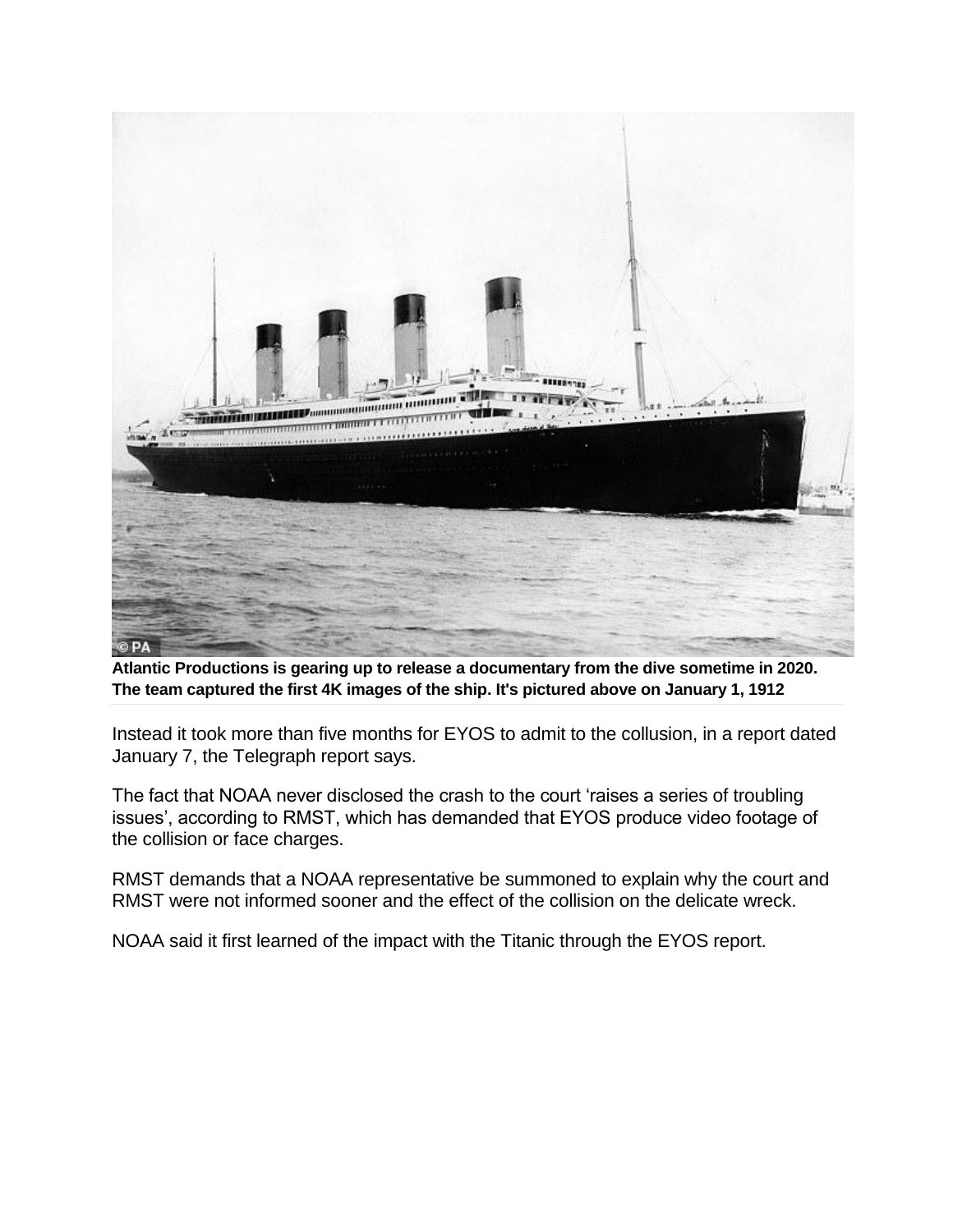

**A reproduction of the Marconi Radio Room, from the Titanic, at the Mystic Aquarium & Institute for Exploration. A plan is being hatched to 'surgically remove' a roof to get to the radio that gave out the Titanic's final distress signal**

Next month RMST will ask a judge permission to retrieve artefacts from within the remains of the wreck, including the Marconi wireless radio – which in 1912 was a worldleading communications device and trasmitted the ship's distress signal.

RMST, backed by Private Equity firms, wants to use three underwater robots to lift part of the ceiling to grab the Marconi wireless.

A document seen by the Telegraph said: 'In the next few years the overhead is expected to collapse, potentiality burying forever the remains of the world's most famous radio.'

RMST claims it wishes to preserve the relics on the wreck before they are lost to history.

However, the plans have been criticised as little more than an attempt to 'pilfer and pillage' the wreck by Gavin Robinson, DUP MP for Belfast East, where the Titanic was built.

Mr Robinson told The Telegraph: 'I think it's important that we get behind government and make sure that there are robust efforts in place that would frustrate the efforts of those who want to simply profiteer.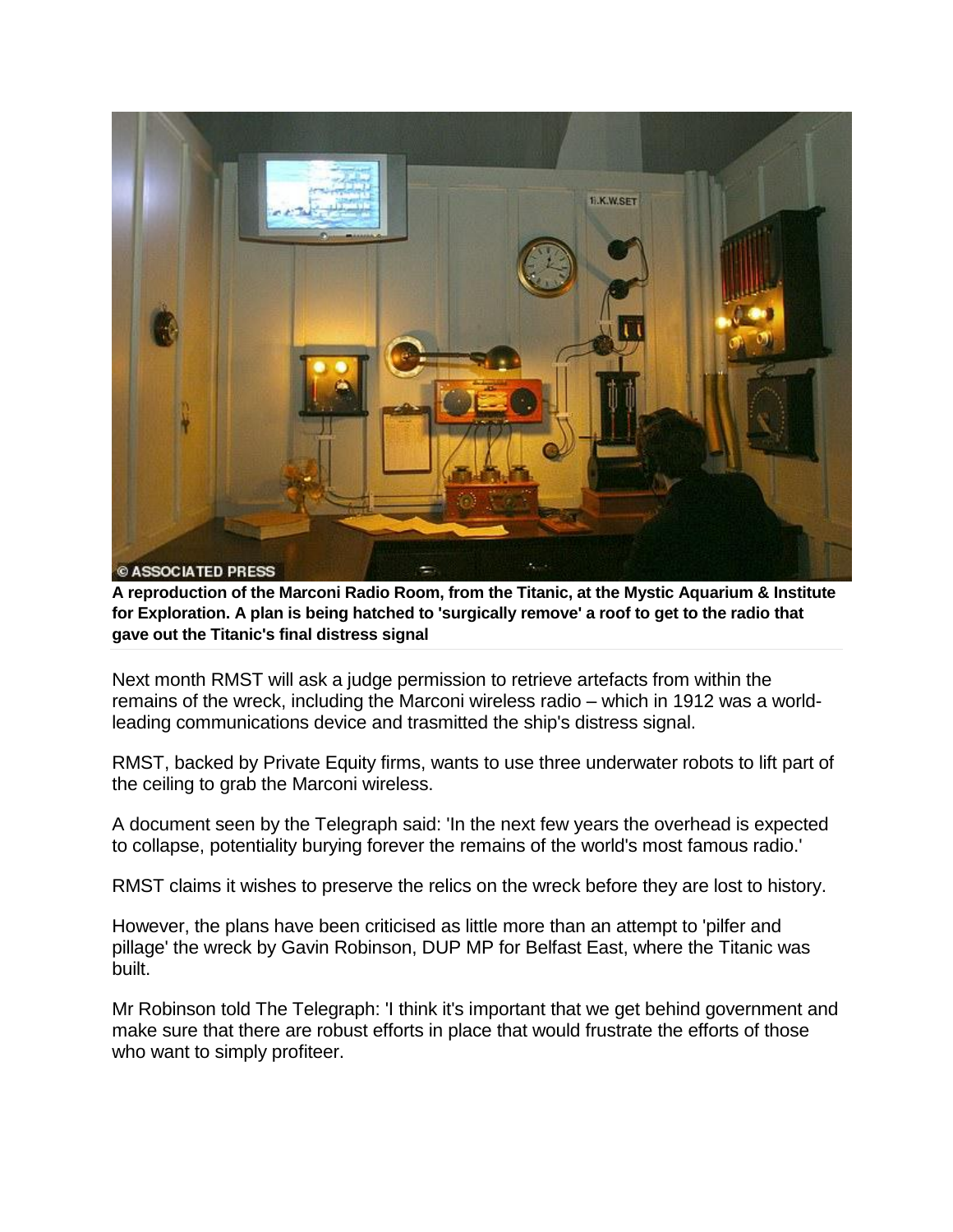'The idea that a vested connection would warrant pilfering and pillaging what is essentially a tomb to the sacrifice to those who were aboard Titanic, I think it's entirely misguided.'

Robinson last week slammed plans to cut open the hull of the Titanic and salvage the Marconi wireless in defiance of a new landmark treaty between the US and UK to protect the iconic shipwreck.

The agreement will give both nations the power to grant or deny licences to enter the remains and to remove artefacts found outside the hull before the wreck disappears forever.

The luxury liner – which sank on April 15, 1912, after a collision with an iceberg – lies on the seafloor around 350 nautical miles off the coast of Newfoundland, Canada.



- $\bullet$
- $\bullet$
- 
- $\bullet$  $\bullet$
- $\bullet$
- 

 $\bullet$ 

**Around 13,000ft (4,000m) beneath the surface of the Atlantic Ocean, salt corrosion and metaleating bacteria have worn away parts of the liner's structure (pictured)**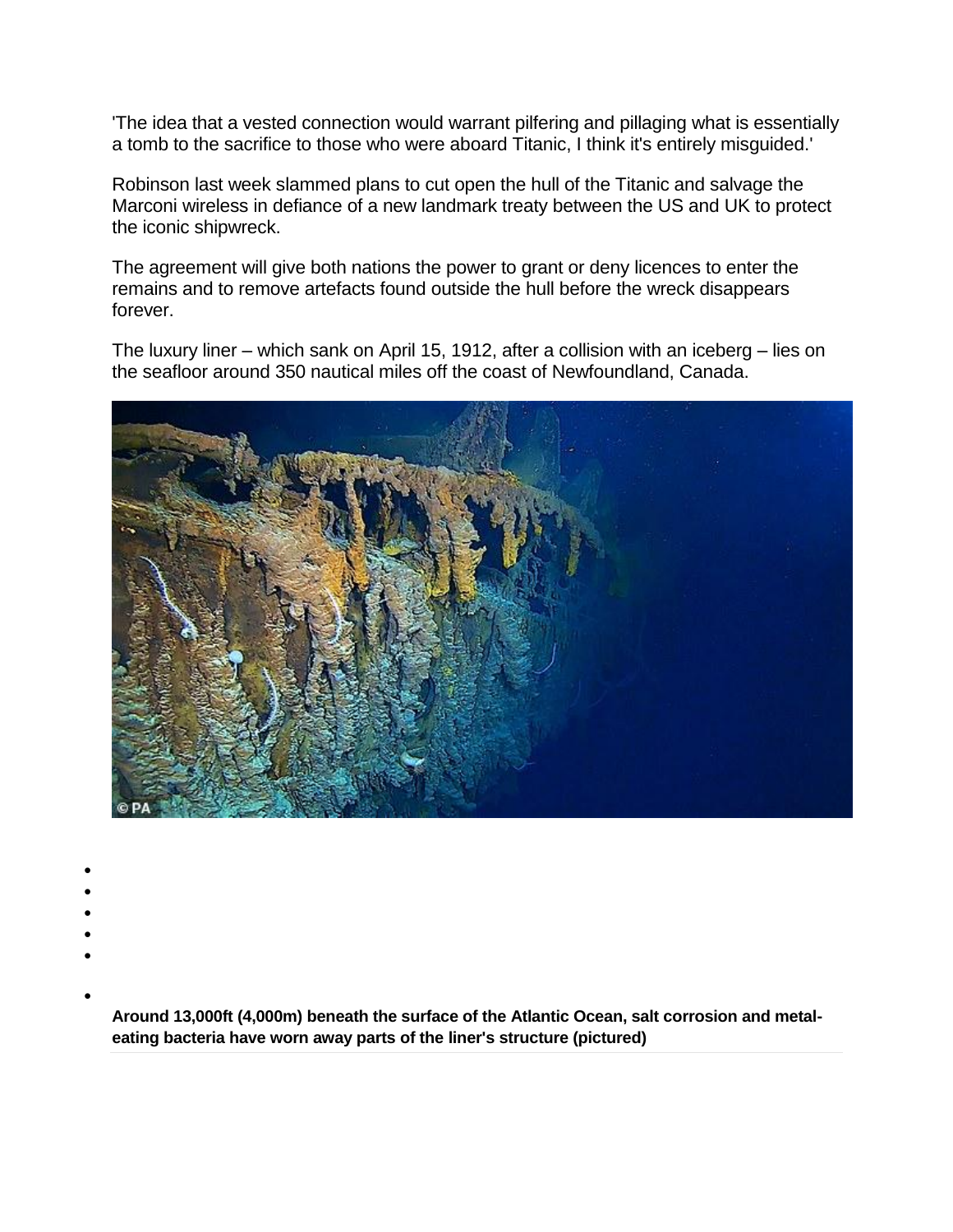

**The footage from last year (a still is shown above) gives a much clearer look at the different parts of the ship that appeared in the movie. Titanic historian Park Stephenson said the deterioration is 'shocking', adding: 'That whole deck hole on that side is collapsing, taking with it the staterooms, and the deterioration is going to continue advancing**



 $\bullet$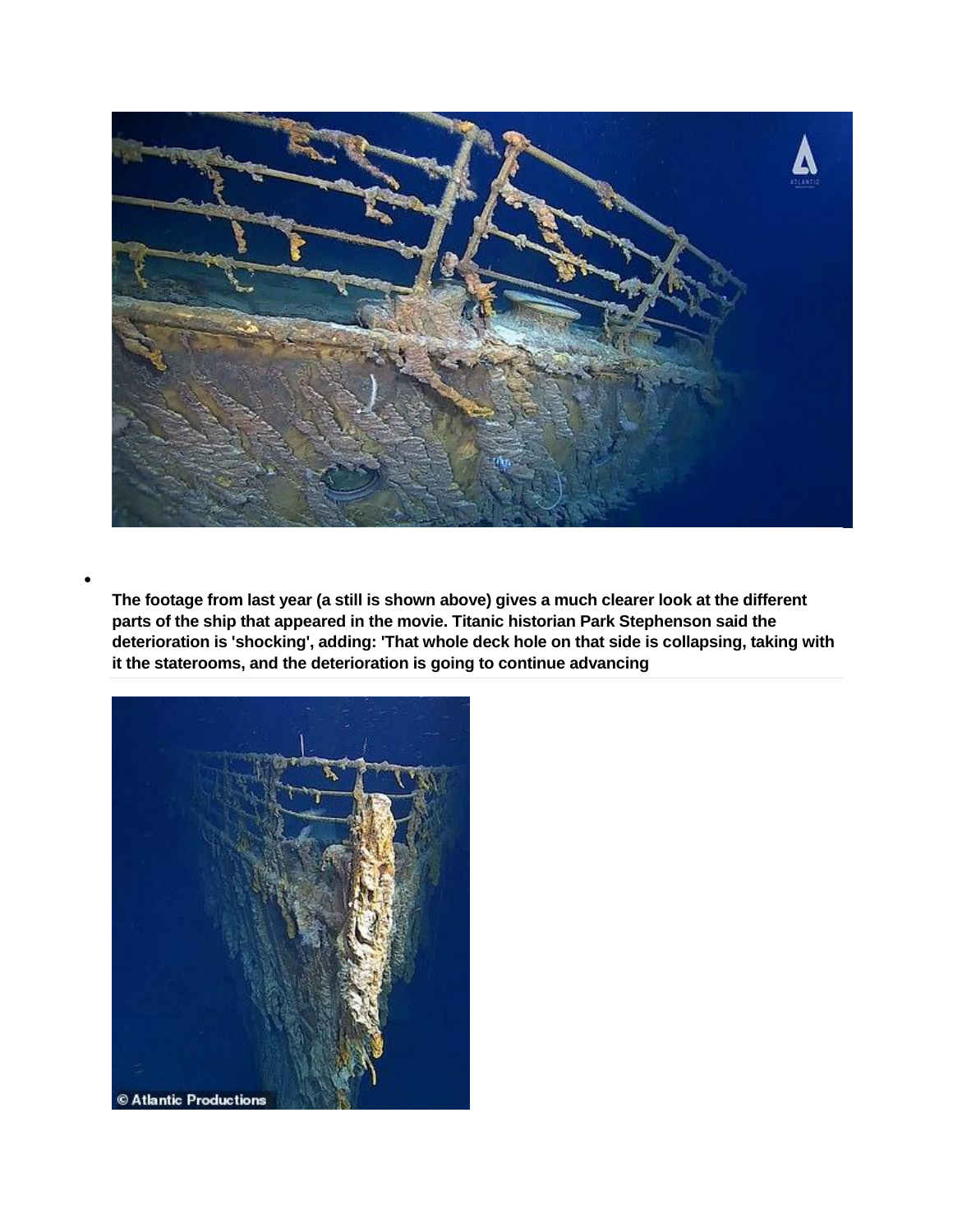

**The photo (left) shows a new angle of the side of the RMS Titanic in her resting place at the bottom of the North Atlantic Ocean taken during a survey of the wreckage from a manned submersible on an expedition in early August. The ship is pictured at the dock over a century ago (right) before its doomed voyage**

Constructed by Belfast-based shipbuilders Harland and Wolff between 1909 and 1912, the RMS Titanic was the largest ship afloat of her time.

Owned and operated by the White Star Line, the passenger vessel set sail on her maiden voyage from Southampton to New York on April 10, 1912.

The liner made two short stops en route to her planned Atlantic crossing – one at the French port of Cherbourg, the other at Cork Harbour, Ireland, where smaller vessels ferried passengers on and off board the Titanic.

Nearly five days into her voyage, the Titanic struck an iceberg at around 23:40 local time, generating six narrow openings in the vessel's starboard hull, believed to have occurred as a result of the rivets in the hull snapping.

Around 1,500 people were believed lost in the tragedy, including around 815 of the liner's passengers.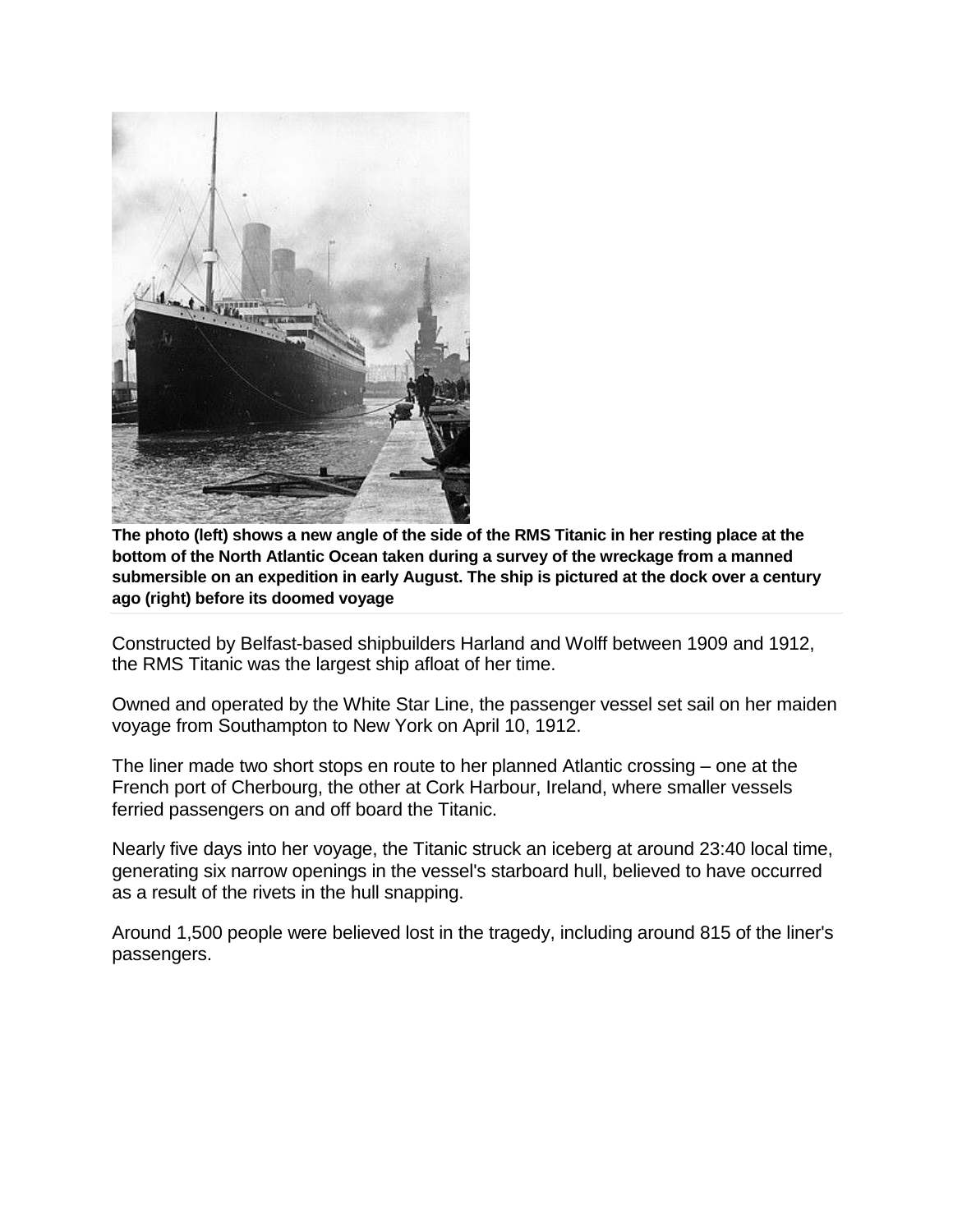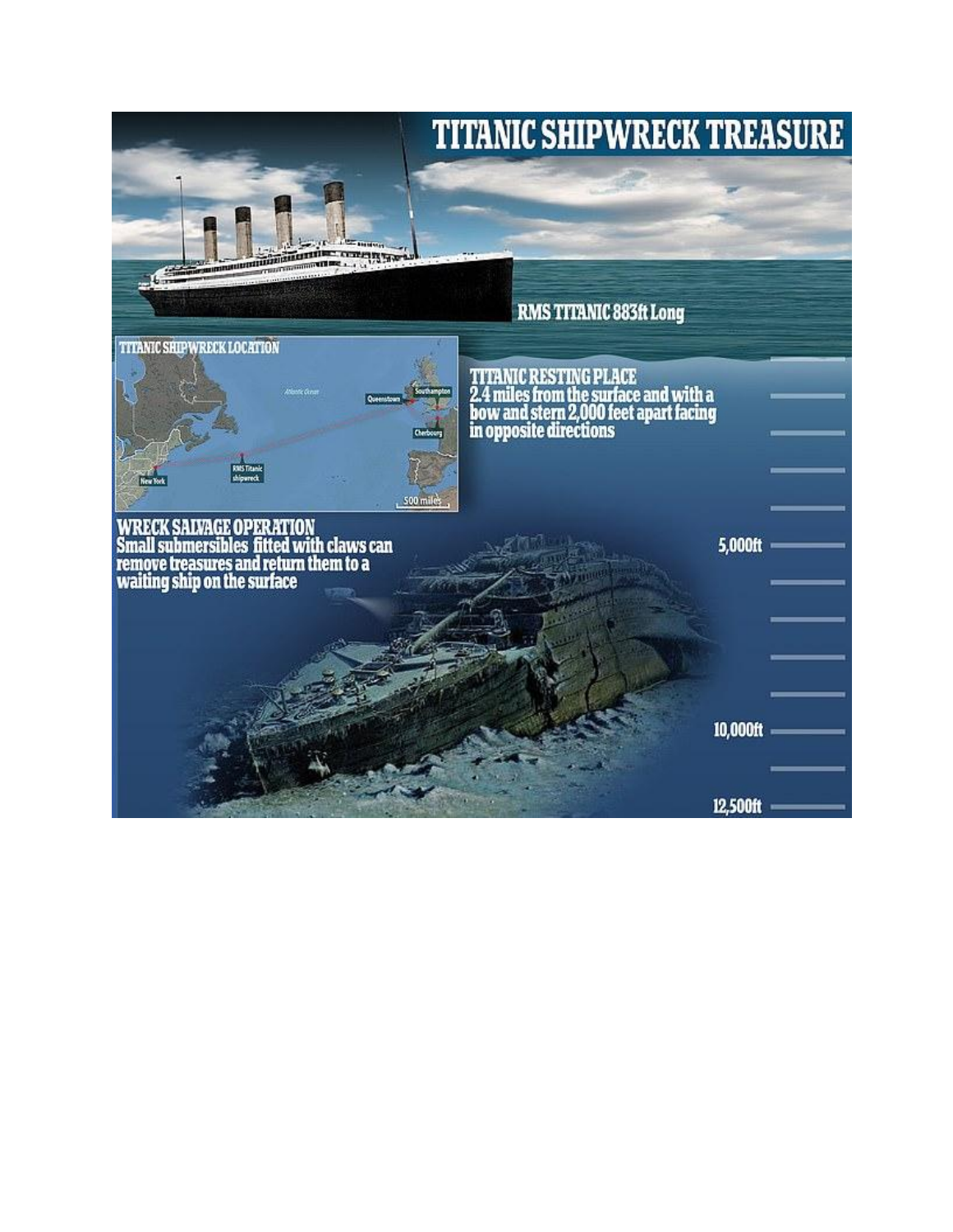## **DISASTER IN THE ATLANTIC: HOW MORE THAN 1,500 LOST THEIR LIVES WHEN THE TITANIC SUNK**

The RMS Titanic sank in the North Atlantic Ocean on April 15, 1912, after colliding with an iceberg during her maiden voyage from Southampton to New York.

More than 1,500 people died when the ship, which was carrying 2,224 passengers and crew, sank under the command of Captain Edward Smith.

Some of the wealthiest people in the world were on board, including property tycoon John Jacob Astor IV, great grandson of John Jacob Astor, founder of the Waldorf Astoria Hotel.

Millionaire Benjamin Guggenheim, heir to his family's mining business, also perished, along with Isidor Straus, the German-born co-owner of Macy's department store.

The ship was the largest afloat at the time and was designed in such a way that it was meant to be 'unsinkable'.

It had an on-board gym, libraries, swimming pool and several restaurants and luxury first class cabins.

There were not enough lifeboats on board for all the passengers due to out-of-date maritime safety regulations.

After leaving Southampton on April 10, 1912, Titanic called at Cherbourg in France and Queenstown in Ireland before heading to New York.

On April 14, 1912, four days into the crossing, she hit an iceberg at 11:40pm ship's time.

James Moody was on night watch when the collision happened and took the call from the watchman, asking him 'What do you see?' The man responded: 'Iceberg, dead ahead.'

By 2.20am, with hundreds of people still on board, the ship plunged beneath the waves, taking many, including Moody, with it.

Despite repeated distress calls being sent out and flares launched from the decks, the first rescue ship, the RMS Carpathia, arrived nearly two hours later, pulling more than 700 people from the water.

It was not until 1985 that the wreck of the ship was discovered in two pieces on the ocean floor.